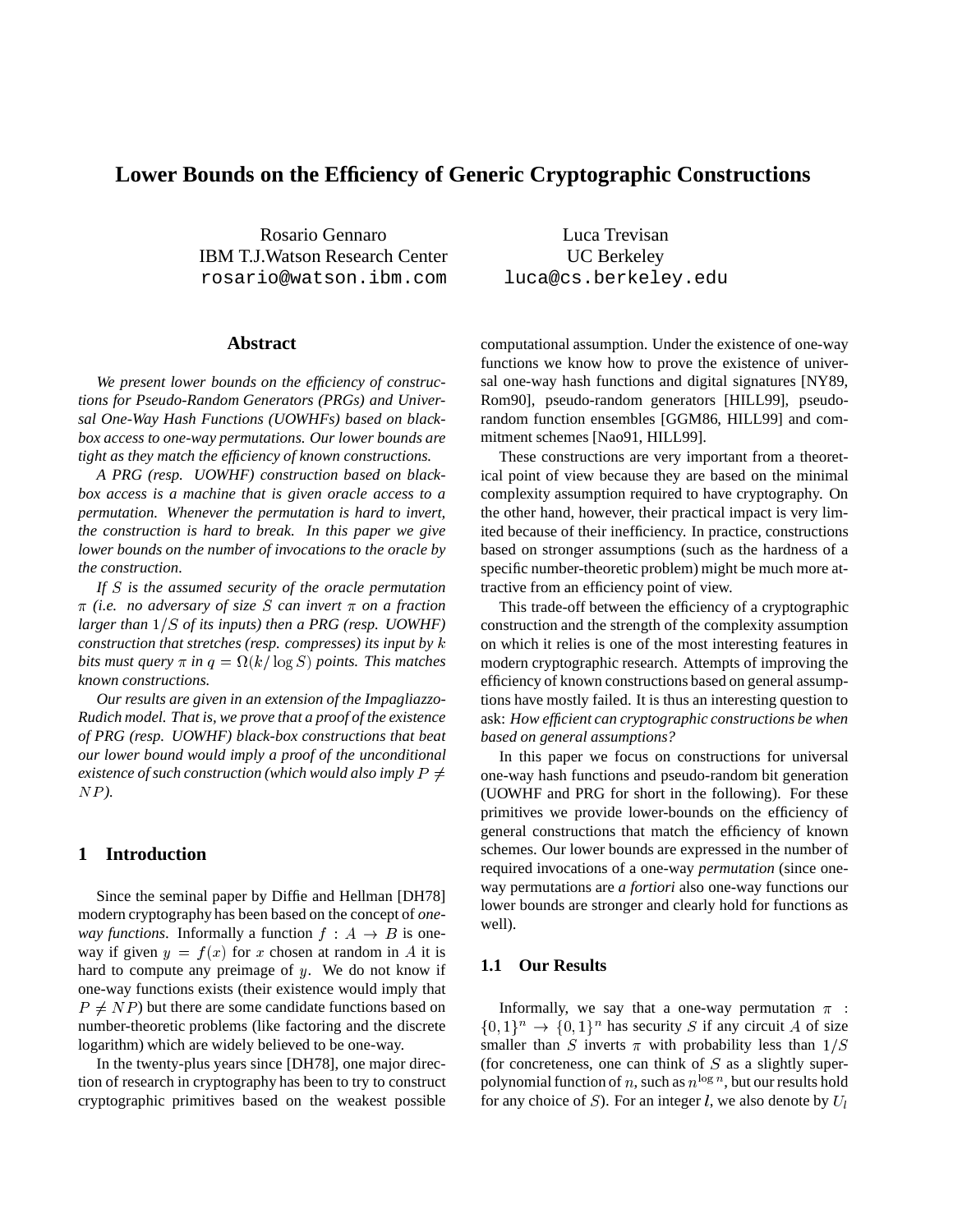the uniform distribution over  $\{0,1\}^l$ .

PSEUDO-RANDOM GENERATORS. A PRG is a deterministic length-increasing function  $G : \{0,1\}^m \to \{0,1\}^{m+k}$ such that  $G(U_m)$  is computationally indistinguishable from  $U_{m+k}$ . PRG's were introduced by Blum and Micali [BM84] and Yao [Yao82]. They proved that PRG's can be constructed based on one-way permutations. This construction, using a later improvement by Goldreich and Levin [GL89], requires  $O(k/\log S)$  invocations (see e.g. [Gol95, Section 2.5.3] for more details), which is the best known bound for generic constructions.

We prove that this is essentially the best that can be achieved. That is, we prove that any construction of PRG's that stretches its input by  $k$  bits and is limited to black-box access to a one-way permutation  $\pi$  with security S must invoke it  $\Omega(k/\log S)$  times.

UNIVERSAL ONE-WAY HASH FUNCTIONS. A UOWHF is a family of length-decreasing functions such that for any input  $x$  it is hard to find a *collision* with  $x$  for a function chosen randomly from the family. UOWHF's were introduced by Naor and Yung in [NY89] where they showed that they are sufficient to construct digital signature algorithm. In [NY89] it is shown how to construct UOWHF's from any one-way permutation. Later this was improved by Rompel in [Rom90] to one-way functions.

Regarding efficiency, the constructions in [NY89, Rom90] require at least one invocation of the one-way permutation/function for every bit of length decrease. That is, if we have a one-way permutation  $\pi : \{0,1\}^n \to \{0,1\}^n$ and we want to build a UOWHF family  $\{h\}$  where each  $h: \{0,1\}^{m+k} \to \{0,1\}^m$  then the construction requires k invocation to  $\pi$ . This can be easily improved to  $O(k/\log S)$ invocations.

Here too, we prove that this is essentially the best that can be done. That is, we prove that any construction of UOWHF's that compresses its input by  $k$  bits and is limited to black-box access to a one-way permutation  $\pi$  with security S must invoke it  $\Omega(k/\log S)$  times.

DISCUSSION AND REMAINING OPEN PROBLEMS. Our results indicate that assuming the mere existence of oneway functions, or even permutations, is too weak of a computational hypothesis to obtain *efficient* cryptographic primitives. As it will be evident from our proof techniques, the limitation stems from the fact that a permutation  $\pi$  may still be one-way with security  $S$  even if it hides only very few, say  $O(\log S)$ , bits of its input (actually we use such "pathological" functions to prove our lower bounds).

Thus when designing new schemes with an eye out to efficiency, it is important to use stronger computational assumptions that provide us with many more "secure" bits for each invocation of the one-way function. An interesting research direction would be to try to find the most general assumption which still allows for efficient schemes.

For the case of PRG's, for example, we know that we can have efficient constructions if we assume the existence of a one-way function with  $\Omega(n)$  hard-core bits (an example of such a function can be found in [HSS93]). Similarly, we know that semantically secure encryption can be implemented efficiently with a trapdoor permutation that hides many bits (none of the "classic" trapdoor permutations has this property, although recently [CG00] present some candidates based on non-standard number theoretic problems). But if we look at encryption schemes secure against active attacks, we only know how to construct an efficient scheme based on a specific number-theoretic assumption (the Cramer-Shoup scheme [CS98] which is based on the so-called Decisional Diffie-Hellman assumption).

An interesting question is to try to come up with an efficient encryption scheme secure against active attacks based on a "generic" assumption on trapdoor functions (say a trapdoor permutation that hides  $\Omega(n)$  bits). Another interesting question would be to determine a lower bound on the number of invocations to any trapdoor permutation in order to achieve even simple semantic security.

#### **1.2 Overview of our techniques**

We prove our results in an extension of the model of Impagliazzo and Rudich [IR89]. Informally (see Section 2 for a more detailed discussion on the models) Impagliazzo and Rudich proved that a construction of secure key exchange based solely on one-way functions must "contain" a proof that  $P \neq NP$ .

Similarly, we show that a secure construction of PRG (or UOWHF) that makes less than a certain number of queries to a one-way permutation black box, must contain a proof that  $P \neq NP$ . In fact we prove an even stronger consequence: if a secure construction of PRG (resp. UOWHF) makes less than the required number of queries, then PRG (resp. UOWHF) *exists unconditionally*, i.e., can be constructed without accessing a one-way function or permutation.

The proof hinges on a technical lemma stating that a random permutation mapping  $t$  bits into  $t$  bits is, with high probability, one-way with security  $2^{-\Omega(t)}$ , even against non-uniform adversaries. For the related case of random functions, such a result has been proved by Impagliazzo and Rudich [IR89] for the (much simpler) uniform case, and by Impagliazzo [Imp96] in the non-uniform case.<sup>1</sup>

Then we start from a secure construction  $G$  of a PRG (the case of UOWHF is similar although technically more complicated) with oracle access to a one-way permutation. We

<sup>&</sup>lt;sup>1</sup> One could derive our result from Impagliazzo's proof and from the fact that a random function is indistinguishable from a random permutation. Anyway, our proof is quite different from Impagliazzo's, and a bit simpler.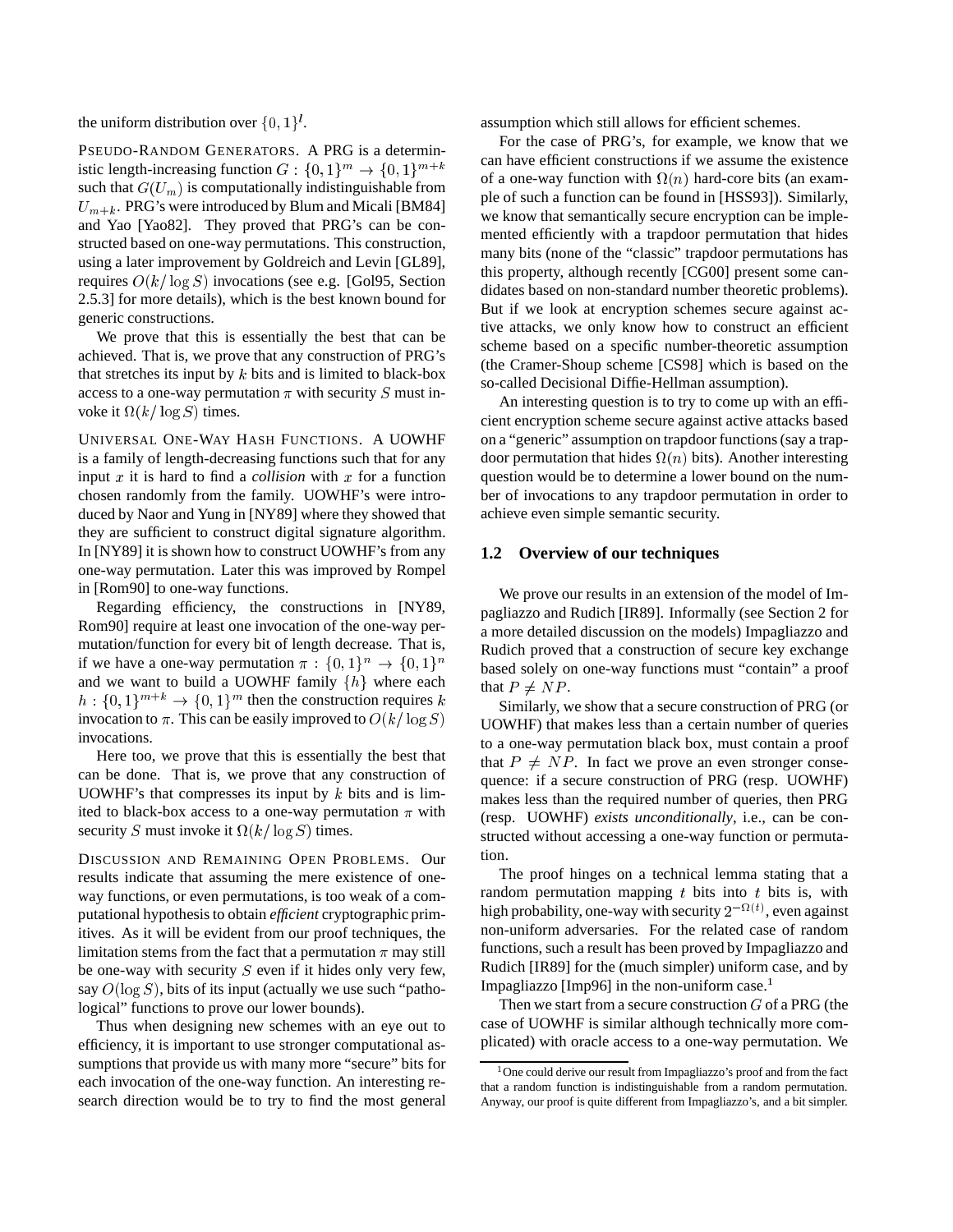run G with an oracle permutation that leaves  $n - O(\log S)$ of its input bits unchanged, and it is a random permutation on the remaining  $O(\log S)$  bits. According to the above lemma, a permutation chosen according to this distribution is, with high probability, one-way with security  $S$ , and thus  $G$  is also secure.

We show that if the number of queries  $q$  to this oracle is "small" (i.e. less than  $k/O(\log S)$ , where k is the stretch of the generator  $G$ ), then we can construct a different PRG  $G'$ , that takes as input the original seed s and q (distinct) random points in  $\{0,1\}^{O(\log S)}$  and simulates G by using the q points to answer G's queries to the oracle.  $G'$  is a generator, because if  $q$  is "small", then its input is shorter than its output.  $G'$  is secure because its output is the same as G and thus indistinguishable from random.

Notice that  $G'$  is unconditional, i.e., it does not need to access any one-way permutation. Thus we prove that if G makes a small number of queries, then we have a proof of the unconditional existence of PRG's (a corollary of which is that we have a proof that  $P \neq NP$ ).

#### **1.3 Prior Related Work**

This research was motivated and inspired by recent work of Kim, Simon and Tetali [KST99], who essentially initiated the study of efficiency limitations for cryptographic constructions.<sup>2</sup>

Our lower bounds on the complexity of UOWHF constructions improves on [KST99], where a lower bound of  $\Omega(\sqrt{k}/\log S)$  on the number of invocations of a one-way permutation is proven. Our result is also qualitatively better, since it holds in a more general model (see Section 2 below for a discussion about the models in which such results can be stated). We do not know of any similar work for PRG's.

Previous negative result had focused more on impossibility results for the *security* of certain constructions rather than for their efficiency. Impagliazzo and Rudich in [IR89] give strong evidence that black-box access to one-way permutations cannot yield secure key exchange. In [Sim98], Simon proves that one-way permutations are not sufficient to construct collision-resistant hash functions (which is a stronger primitive than UOWHF's). Finally a very recent result [KSS00] shows that there is no construction of oneway permutations based on one-way functions.

## **2 The Models**

### **2.1 Impagliazzo-Rudich, Black Boxes and Oracles**

The fundamental paper about impossibility for cryptographic constructions is [IR89], and it is useful to start from there to motivate our definitions. The purpose of [IR89] was to prove that a certain kind of cryptographic construction was impossible. In this paper we are concerned with cryptographic constructions that are possible, and we are interested in their efficiency, but the difficulties in formalizing the question are similar.

More specifically, [IR89] was concerned with the question of whether key-exchange protocols based only on oneway functions exists. The difficulty in addressing this question is in the way of formalizing the notion of "being based on one-way functions." Intuitively, this should be formalized as the key exchange protocol being an oracle procedure that is given oracle access to a function. If the function is one-way then the protocol is secure. However if key exchange protocols exist, then there are key exchange protocols "based on one-way functions," that simply ignore the function given as an oracle (however, in order to prove the security of such a construction, one has to prove the possibility of key-exchange from scratch, which is beyond what we are able to prove with current techniques). So if one wants to prove that there is no key-exchange protocol based on one-way functions, one has to give a more restrictive definition, or to show that (as in the case above) the only way to make such a construction is by proving something that is beyond our current techniques.

**The Impagliazzo-Rudich Approach.** Impagliazzo and Rudich first restrict to "black-box" constructions that are secure whenever the function given as an oracle is hard to invert (even if it is also hard to compute, and so does not satisfy the definition of being one-way). Then, they assume that P=NP. Under these assumptions, they prove that when a random function is used as an oracle in any key exchange protocol, then the protocol can be broken, even though a random function is (with high probability) hard to invert. It then follows that a proof of security of a "black-box" construction of a key-exchange protocol based on one-way functions must also contain a proof that  $P \neq NP$ , and so is beyond the reach of current techniques.

As we briefly mentioned in the introduction, we extend this model. But the proof methodology is basically identical. We show that a "black-box" construction of PRG which queries a random permutation oracle in too few places, may be transformed in a constructions that *never queries* the oracle at all. This yields the unconditional existence of PRG's,

<sup>2</sup>A somewhat different notion of efficiency was considered earlier by Rudich [Rud91], who proved that for every  $k$ , there exists an oracle relative to which secret key exchange can be done in  $k$  rounds but not in  $k - 1$ rounds.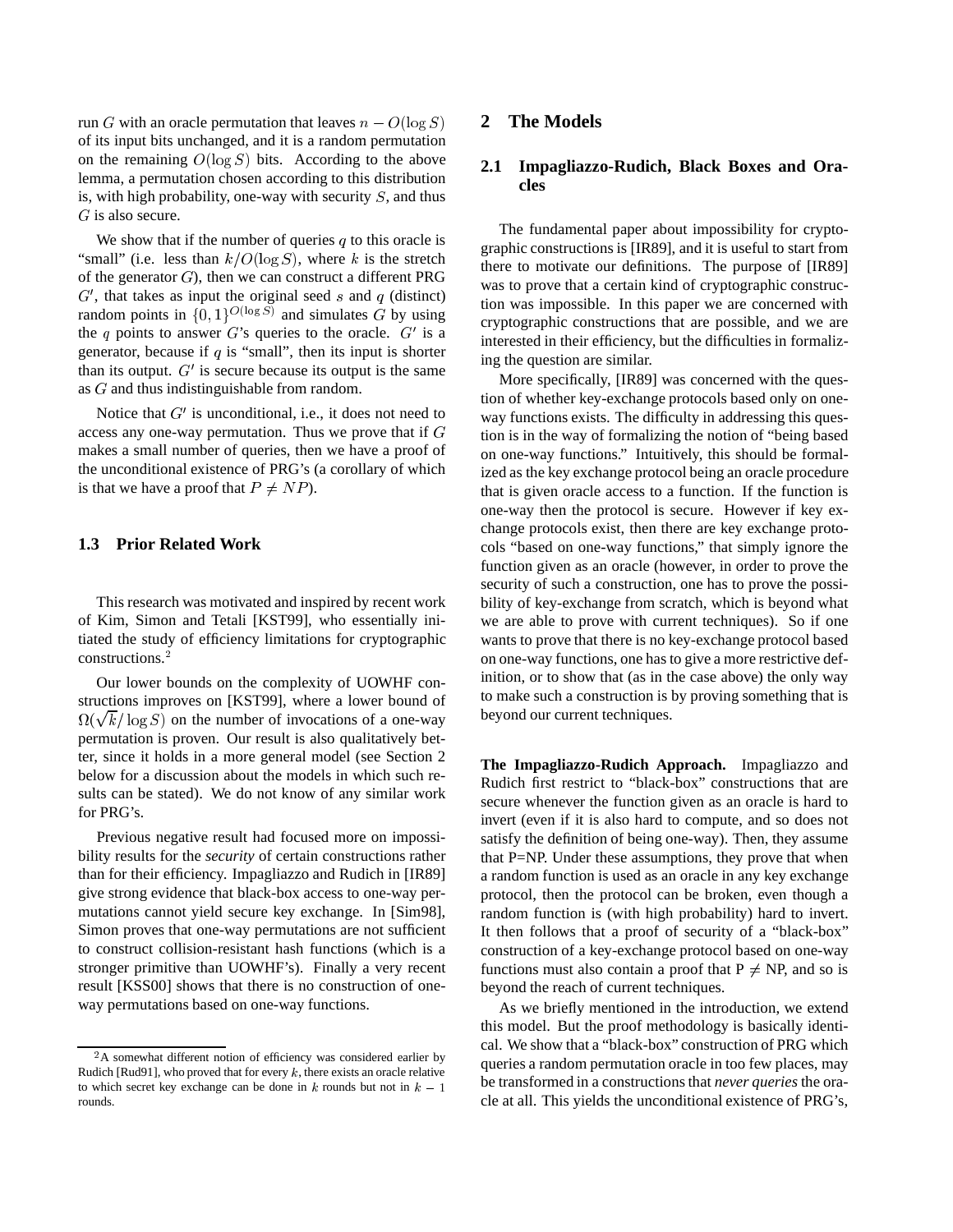which is a result beyond the reach of current techniques (since it also implies  $P \neq NP$ ).

**Relativizations.** In computational complexity theory there is a canonical way of showing that a certain result is seemingly beyond reach of current techniques, namely to show that the opposite result holds relative to an oracle. Impagliazzo and Rudich observe that their result can also be interpreted in this setting.

**Comparison.** The Impagliazzo-Rudich approach provides a black-box one-way function (in their case, a random function) and an adversary that breaks the construction when it uses the primitive. The adversary is implementable in polynomial time if  $P=NP$ . If one uses an oracle relative to which P=NP (e.g. an oracle for a PSPACE-complete problem), and one augments this oracle with the above blackbox one-way function, one gets an oracle relative to which a one-way function exist, yet the construction can be broken. Typically, then, an impossibility result in the Impagliazzo-Rudich setting implies a relativized impossibility result, so that the Impagliazzo-Rudich setting is more general.

Among previous impossibility results, a very recent result showing that there is no construction of one-way permutations based on one-way functions [Rud88, KSS00] is in the Impagliazzo-Rudich model, while other results are based on relativizations [Rud91, Sim98, KST99].

## **2.2 Model for Pseudorandom Generator Constructions**

We say that a permutation  $\pi : \{0,1\}^n \to \{0,1\}^n$  is  $(S, \epsilon)$ -one way if for every circuit A of size  $\leq S$  we have

$$
\Pr_x[A(\pi(x)) = x] \le \epsilon
$$

To reduce the number of parameters, we will also say that a function is S-one way (or *one-way with security* S) if it is  $(S, 1/S)$ -one way.

We say that a random variable  $X_m$  ranging over  $\{0, 1\}^m$ is  $(S, \epsilon)$ -indistinguishable from uniform if for every circuit T of size  $\leq S$  we have

$$
\big|\Pr_{x \in U_m}[T(x) = 1] - \Pr_{x \in X_m}[T(x) = 1]\big| \le \epsilon
$$

A pseudorandom generator construction is an oracle procedure  $G^{(\cdot)}: \{0,1\}^m \to \{0,1\}^{m+k}$  that expects as an oracle a permutation  $\pi : \{0,1\}^n \to \{0,1\}^n$ . We are interested in constructions where  $G$  is computable in time polynomial in  $m, n, k$  and where the output of the generator is indistinguishable from uniform whenever the oracle permutation is a fixed one-way permutation, and the input of the generator is randomly generated.

In particular, we will say that G is a  $(S_p, S_g, \epsilon)$  pseudorandom generator construction if for every permutation  $\pi$  that is  $S_p$ -one way we have that  $G^{\pi}(U_m)$  is  $(S_q, \epsilon)$ indistinguishable from uniform.

The counterpositive is that G is a  $(S_p, S_q, \epsilon)$ -generator if for every  $\pi$  such that there exists a circuit T of size  $\leq S_g$ satisfying

$$
|\Pr_{\mathbf{x}}[T^{\pi}(x) = 1] - \Pr_{\mathbf{x}}[T^{\pi}(G^{\pi}(s)) = 1]| > \epsilon
$$

there exists an oracle circuit A of size  $\leq S_p$  satisfying

$$
\Pr_x[A^\pi(\pi(x)) = x] > 1/S_p
$$

In Section 4 we show that if there is a  $(S_p, S_g, \epsilon)$  pseudorandom generator construction that uses less than  $k/5 \log S_p$ accesses into the permutation, then it is possible to construct unconditionally a polynomial-time computable pseudorandom generator whose output is  $(S_q, \epsilon)$ -indistinguishable from uniform. This means that, in particular,  $P \neq NP$  (as in the Impagliazzo-Rudich setting).

It should be noted that our consequence is not only stronger than  $P\neq NP$ , but it is a "tight" consequence: it says that the only way to construct a pseudorandom generator based on a generic one-way permutation and that makes  $o(k/\log S)$  accesses into the permutation is to prove unconditionally that a pseudorandom generator can be constructed, thus dispensing with the use of one-way permutations altogether. It is as Impagliazzo and Rudich had proved that if there is a key-agreement protocol that uses a oneway function, then there is an unconditionally secure keyagreement protocol.

# **2.3 Model for Universal One-Way Hash Function Constructions**

Roughly speaking, a family of universal one way hash functions (abbreviated UOWHF) is a family  $H$  of functions having the same range and the same domain (the domain being smaller than the range) such that when we pick at random a function h from  $H$  and a point x from the domain, it is hard, given h and x, to find a point  $x' \neq x$  such that  $h(x) = h(x').$ 

Formally, a family  $\{h_s\}_{s\in\{0,1\}^r}$  of functions  $h_s$ :  $\{0,1\}^{m+k} \rightarrow \{0,1\}^m$  is  $(S, \epsilon)$ -universal one way hash (abbreviated  $(S, \epsilon)$ -UOWH) if for every circuit A of size  $S$ we have

$$
\Pr_{s,x}[A(x,s,h_s(x)) = x' : x \neq x' \text{ and } h_s(x') = h_s(x)] \le \epsilon
$$

It will be convenient to represent such a family as a single function  $H: \{0,1\}^r \times \{0,1\}^{m+k} \rightarrow \{0,1\}^m$  where  $H(s, x) = h<sub>s</sub>(x)$ .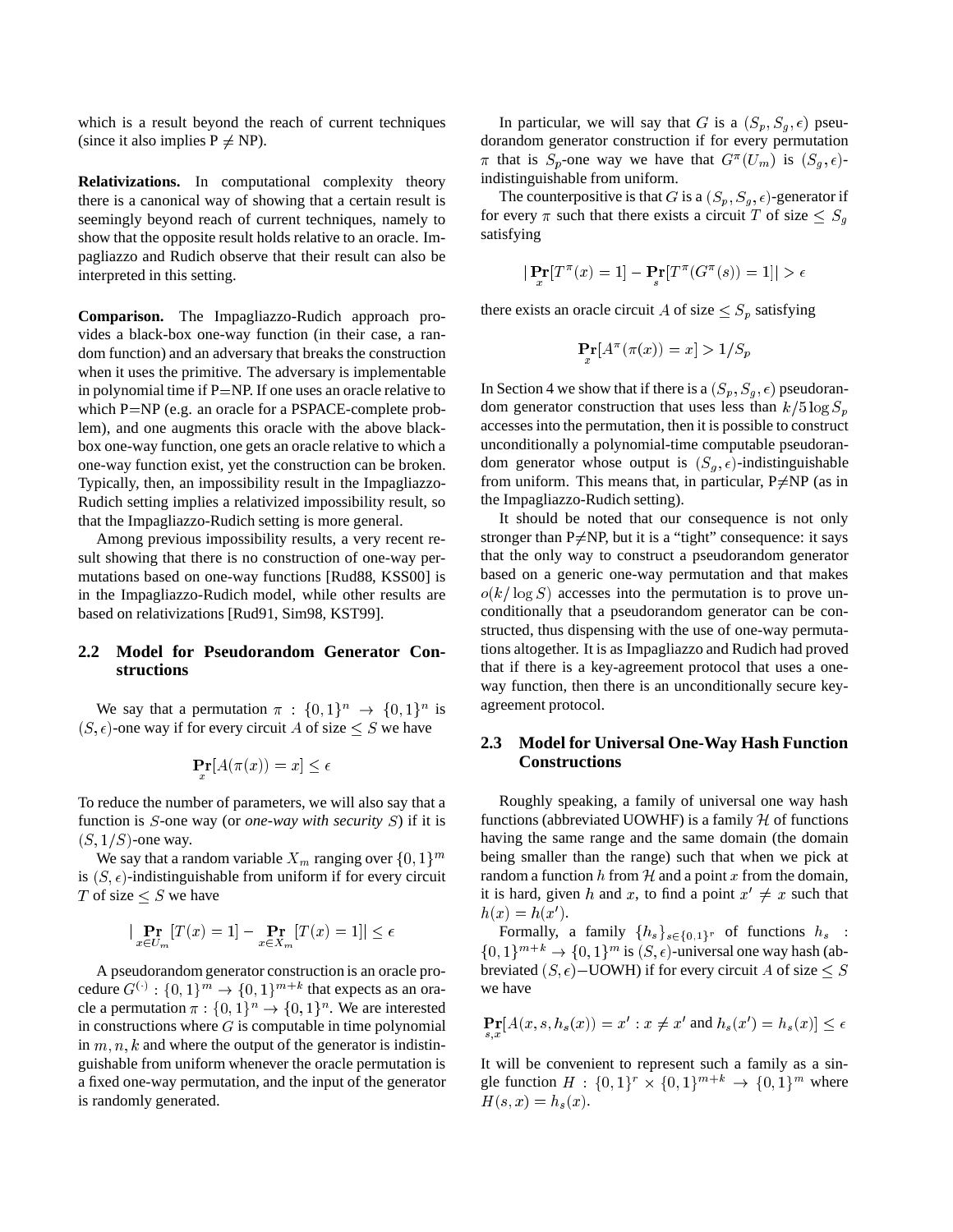A construction of UOWHF from one-way permutations is an oracle procedure  $H^{(+)}($ ,  $)$  such that H expects as an oracle a permutation  $\pi : \{0,1\}^n \to \{0,1\}^n$ , and is given an input seed  $s \in \{0,1\}^r$  and an input string  $x \in \{0,1\}^{m+k}$ . The output is  $H^{\pi}(s, x) \in \{0, 1\}^m$ . Such a construction is  $(S_p, S_h, \epsilon)$ -UOWH if for every  $\pi$  that is  $S_p$ -one way we have that  $H^{\pi}(\cdot, \cdot)$  is  $(S_h, \epsilon)$ -UOWH (even when the adversary is given oracle access to the permutation  $\pi$ ). We show in section 5 that if there is a  $(S_p, S_h, \epsilon)$ -UOWH construction that makes less than  $k/5 \log S_p$  invocations to the permutation, then there exists, unconditionally, a polynomial time construction that is  $(S_h, \epsilon)$ -UOWH. As a consequence,  $P\neq NP$ . Once more, our result falls in the Impagliazzo-Rudich setting, but it has a stronger, and "tight," consequence.

# **3 The Hardness of Inverting Random Permutations**

In this section we prove that a random permutation is, with high probability, one-way with exponential security, even against non-uniform circuits.

**Lemma 1** *Let* A *be an oracle procedure that makes at most* q queries into the oracle. Let  $\pi : [N] \to [N]$  such that

$$
\mathbf{Pr}[A^{\pi}(x) = \pi^{-1}(x)] \ge \epsilon
$$

*Then*  $\pi$  can be described using  $2(\log {N \choose a}) + \log((N - a)!)$ *bits of information, given A, where*  $a = \frac{\epsilon N}{q + 1}$ *.* 

PROOF: Consider the set I of  $\epsilon N$  points on which A is able to invert  $\pi$ , after making at most q queries into  $\pi$ . We want to to argue that there exists a subset  $S \subseteq I$  such that  $|S| \ge \frac{\epsilon N}{q + 1}$  and such that the value of  $\pi^{-1}$  in all the points of  $S$  is totally determined once we are given  $A$ , the sets S and  $\pi^{-1}(S)$  and the value of  $\pi^{-1}$  in all the points in  $[N] - S.$ 

We define  $S$  by the following process. Initially  $S$  is empty, and all elements of <sup>I</sup> are candidates for being an element of  $S$ . We take the lexicographically first element  $x$ out of  $I$ , and we put it into  $S$ . We simulate the computation  $A^{\pi}(x)$ , and let us call  $x_1, \ldots, x_q$  the queries made by A (we assume wlog that they are different), and  $y_1, \ldots, y_q$  the answers (i.e.  $y_i = \pi(x_i)$ ). If x is none of the answers, then we remove  $y_1, \ldots, y_q$  from *I*. If *x* is one of the answers, say  $y_i$ , then we remove  $y_1, \ldots, y_{i-1}$  from *I*. Then we take the lexicographically smallest of the remaining elements of I, we put it into  $S$ , etc. At any step of the construction of  $S$ , we add one element to  $S$  and we remove at most  $q$  elements from *I*. Since *I* has initially  $\epsilon N$  elements, in the end *S* has at least  $\epsilon N/(q + 1)$  elements.

(Note: a way to picture the previous argument is to draw a directed graph with [N] nodes, where there is an edge

 $(x, y)$  if  $A^{\pi}(x)$  makes a query x' such that  $\pi(x') = y$ . In this graph, every vertex has out-degree at most  $q$ . We mark all vertices corresponding to elements of  $I$ . We want to find a subset  $S$  of  $I$  such that the only edges among elements of S go from nodes of higher lex order to nodes of lower lex order. A greedy algorithm will find an S such that  $|S| \geq |I|/q.$ 

We now claim that given descriptions of the sets  $S$  and  $\pi^{-1}(S)$ , and given the values of  $\pi$  on  $[N] - \pi^{-1}(S)$ , and given A, it is possible to compute (or invert)  $\pi$  everywhere. It is enough to show that it is possible to invert  $\pi$  everywhere. The values of  $\pi^{-1}(x)$  for  $x \notin S$  are explicitly given. The values of  $\pi^{-1}(x)$  for  $x \in S$  can be reconstructed as follows (we should do the following reconstruction sequentially, for all  $x \in S$  in lexicographic order). We simulate the computation of  $A^{\pi}(x)$ . By construction of S,  $A^{\pi}(x)$  will make queries either in points not in  $\pi^{-1}(S)$ , or it will query  $\pi^{-1}(x')$  where  $x' \in S$  but x' precedes x in lexicographic order, or, otherwise, A is querying  $\pi^{-1}(x)$  itself. In the first two cases, we have enough information to continue the simulation. In the last case, it means that the current query is  $\pi^{-1}(x)$ . In all possible cases, we have enough information to reconstruct  $\pi^{-1}(x)$ .

In order to describe  $S, \pi^{-1}(S)$ , and  $\pi$  restricted to  $[N]$  –  $\pi^{-1}(S)$ , we need  $\log {N \choose a}$  $+ \log {N \choose a}$  $+ \log(N - a)!$  bits, where  $a = |S|$ . This completes the proof.

As a consequence, we have

**Theorem 2** *For sufficiently large* <sup>t</sup>*, if we pick at random a permutation*  $\pi$  :  $\{0,1\}^t$   $\rightarrow$   $\{0,1\}^t$ , there is a probability at least  $1 - 2^{-2^{k/2}}$  that the permutation is one-way with *security*  $2^{t/5}$ *.* 

We note that it would be possible to prove that with comparably high probability the permutation has security about  $(2.34) \cdot 2^{t/4}$ . The weaker expression  $2^{t/5}$  is easier to use in our application, so we did not try to optimize.

**PROOF:** Let A be an oracle circuit of size  $S = 2^{t/5}$ . The circuit will not access the oracle permutation more than  $q =$  $2^{t/5}$  times. Let us call  $N = 2^t$ . From Lemma 1, we have that the fraction of permutations  $\pi : \{0,1\}^t \to \{0,1\}^t$  such that

$$
\Pr_x[A^\pi(\pi(x)) = x] > 2^{-t/5}
$$

is at most

$$
\frac{\binom{N}{a}^2 (N-a)!}{N!}
$$

where  $a = 2^{-t/5} N/(q + 1) = N/N^{1/5}(N^{1/5} + 1) >$  $N^{3/5}/2$ . The above expression can be simplified to

$$
\frac{\binom{N}{a}}{a!}
$$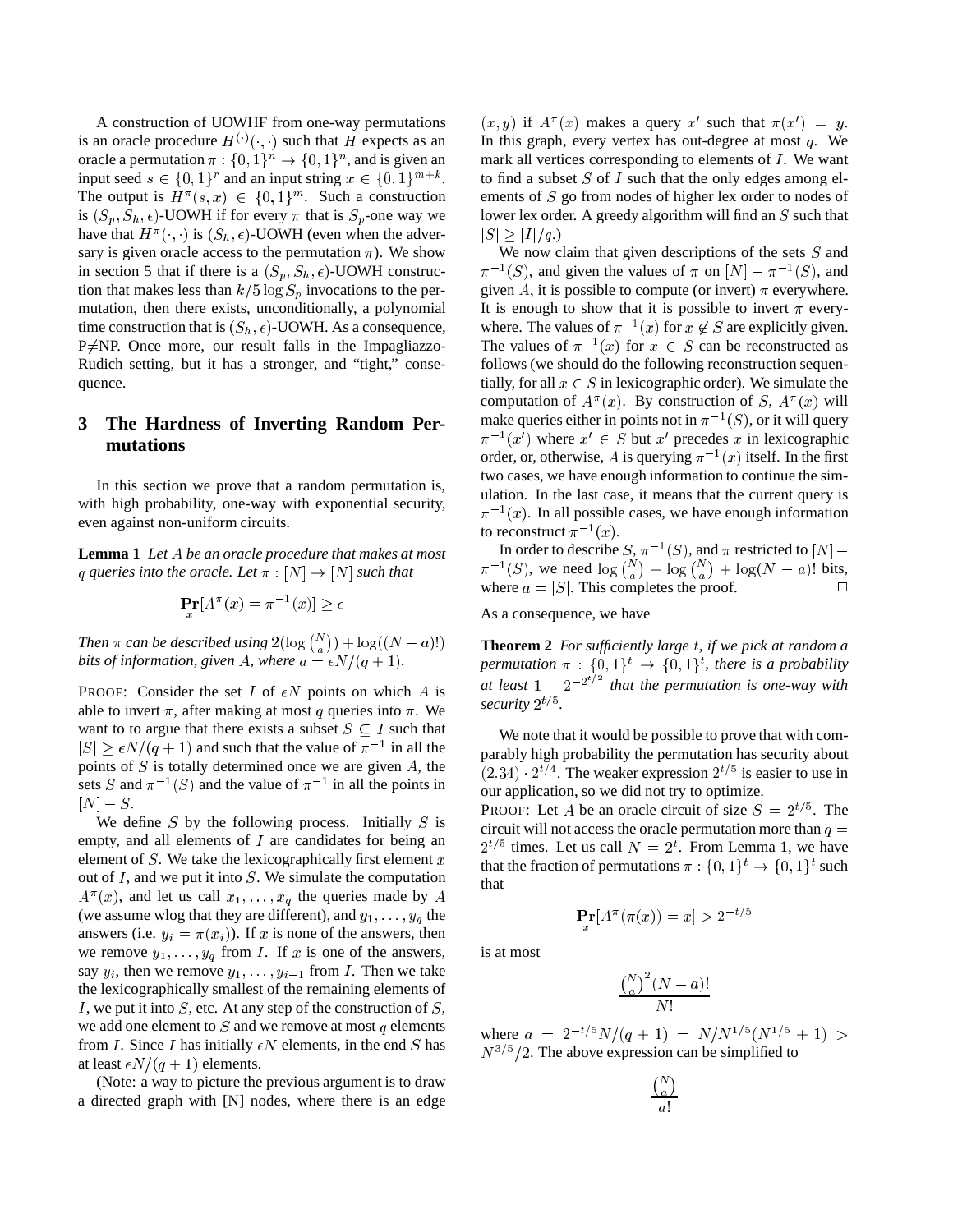and using the inequalities  $a! < (a/e)^a$  and  $\binom{N}{a}$  $(eN/a)^a$ , the expression is upper bounded by

$$
\left(\frac{e^2N}{a^2}\right)^a < \left(\frac{4e^2}{N^{1/5}}\right)^a < 2^{-a} < 2^{-N^{3/5}/2}
$$

for sufficiently large  $N$ .

There are at most  $2^{St \log S} = 2^{\frac{1}{5} N^{1/5} (\log N)^2}$  oracle circuits of size  $S = 2^{t/5}$ , and so, by a union bound, the probability over the choice of a random  $\pi$  that there is one such circuit such that

$$
\Pr[A^{\pi}(\pi(x)) = x] > 2^{-t/5}
$$

is at most  $2^{\frac{1}{5}N^{1/6}(\log N)^2 - N^{5/6}/2} < 2^{-N^{1/2}}$  for sufficiently large  $N$ .

For each parameter  $t < n$  we denote with  $\prod_{t,n}$  the following subset of the family of permutations over  $n$ -bits:

$$
\pi \in \Pi_{t,n} \text{ iff}
$$

$$
\pi(a,b) = (\hat{\pi}(a), b) \text{ for some}
$$

$$
\hat{\pi} : \{0,1\}^t \to \{0,1\}^t
$$

A corollary to Theorem 2 is that if  $t = 5 \log S_p$ , then for any  $n > t$ ,  $\pi \in_R \Pi_{t,n}$  is one-way with security  $S_p$  with very high probability.

**Corollary 3** *For sufficiently large t, for any*  $n > t$ *, if we pick a random permutation*  $\pi : \{0,1\}^n \rightarrow \{0,1\}^n$  in  $\Pi_{t,n}$ , *then with probability bigger than*  $1 - 2^{-2^{i/2}}$ *, the permutation*  $\pi$  *is one-way with security*  $2^{t/5}$ *.* 

# **4 Lower Bound for Pseudo-Random Generators**

In this section we show our lower bound for PRG constructions. We start from such a PRG construction  $G^{(\cdot)}(\cdot)$ that expects as an oracle a permutation  $\pi : \{0,1\}^n \rightarrow$  $\{0,1\}^n$ . We assume that G stretches an m-bit seed into an  $(m + k)$ -bit output.

Suppose that G is a provable construction such that if  $\pi$  is  $S_p$ -hard then G is secure; we prove that unless G queries  $\pi$ in at least  $\Omega(k/\log S_p)$  places, it is possible to derive from G an unconditional pseudorandom generator.

The basic idea of the proof is as follows. If  $G$  queries only few points in the oracle we can encode the answers in the seed of a new PRG,  $G' : \{0,1\}^{m'} \rightarrow \{0,1\}^{m+k}$ , which will be able to "simulate" a computation of  $G$  when it is fed with a random permutation oracle. Notice that  $G'$  does not use any oracle at all. We then use Theorem 2 to claim that a random permutation oracle is indeed hard to invert by a circuit of size  $S_p$  even when its range is  $t = O(\log S_p)$ . Thus with this oracle the outputs of  $G$  and consequently  $G'$  are indistinguishable from random. The desired bound comes from the fact that  $G'$  is still a "stretching" generator provided that m' is smaller than  $m + k$ . But  $m' < qt + m$ since  $qt$  bounds the number of bits needed to encode the  $t$ bits answers to G's q questions, plus one needs  $m$  bits to encode the original seed of G.

**Theorem 4** *Let*  $G^{(*)}$  :  $\{0,1\}^m$   $\rightarrow$   $\{0,1\}^{m+k}$  *be a*  $(S_p, S_q, \epsilon)$  *PRG construction that makes q queries into the permutation oracle and suppose*  $\epsilon > 2^{-S_p}$ . If  $q <$  $k/5 \log S_p$  then there is a  $(S_g, 2\epsilon)$  PRG  $G^{\prime}$  :  $\{0,1\}^{m^{\prime}}$   $\rightarrow$  $\{0,1\}^{m+k}$  (with  $m' < m+k$ ) without access to a permu*tation oracle.*

**PROOF:** If  $G^{(\cdot)}$  is a  $(S_p, S_q, \epsilon)$  **PRG**, it means that if  $\pi$ :  $\{0,1\}^n \rightarrow \{0,1\}^n$  is  $S_p$ -hard then, for any statistical test T of size  $\leq S_g$  we have that

$$
|\Pr_x[T(x) = 1] - \Pr_x[T(G^\pi(s)) = 1]| < \epsilon
$$

Fix a test T of size  $S_g$ . Let  $t = 5 \log S_p$ . From Corollary 3 we know that a random permutation  $\pi \in_R \Pi_{t,n}$  is  $S_p$ hard with probability larger than  $1 - 2^{-2^{i/2}}$ . Recall that  $\pi$ operates only on the first t input bits, i.e.  $\pi$  is defined as  $\pi(a, b) = (\hat{\pi}(a), b)$  where  $\hat{\pi}$  is a random permutation over  $\{0,1\}^t$ . Thus in other words

$$
\Pr_{\pi \in \Pi_{t,n}}[|\Pr_x[T(x) = 1] - \Pr_s[T(G^{\pi}(s)) = 1]| < \epsilon] >
$$
  
> 1 - 2^{-2^{t/2}} > 1 - 2^{-S\_p} > 1 - \epsilon

By an averaging argument this yields that

$$
|\Pr_x[T(x) = 1] - \Pr_{\pi \in \Pi_{t,n};s}[T(G^{\pi}(s)) = 1]| < 2\epsilon
$$

Without loss of generality we may assume now that  $G$  always queries  $\pi \in \Pi_{t,n}$  with strings that have distinct tprefixes. Indeed notice that queries  $(a, b)$  to  $\pi$  are answered by  $(\hat{\pi}(a), b)$ . Thus for each "generic" G that asks arbitrary queries, one can construct a  $G$  with essentially the same running time as  $G$ , such that whenever  $G$  asks  $(a, b)$  where <sup>a</sup> was the prefix of a query asked before, it will "skip" the query to  $\pi$  and take as answer  $(\hat{\pi}(a), b)$ . In general the behavior of  $\tilde{G}$  is much different than  $G$ 's, but when we restrict  $\pi \in \Pi_{t,n}$  they are equivalent. So assume w.l.o.g. that G always make queries with distinct prefixes.

Now we use the fact that  $G^{(\cdot)}$  queries its oracle only  $q <$  $k/t$  times. Consider the following PRG  $G'$ . It takes as input a seed s' of length  $m' = \log {2 \choose a} + s < qt + m < m +$  $\sim$ k. It uses the first  $\log {2 \choose a}$  bits to select q distinct elements  $\mathbf{v}$  $y_1, \ldots, y_q$  in  $\{0, 1\}^t$  and then define

$$
G'(y_1,\ldots,y_q,s)=G^{y_1,\ldots,y_q}(s)
$$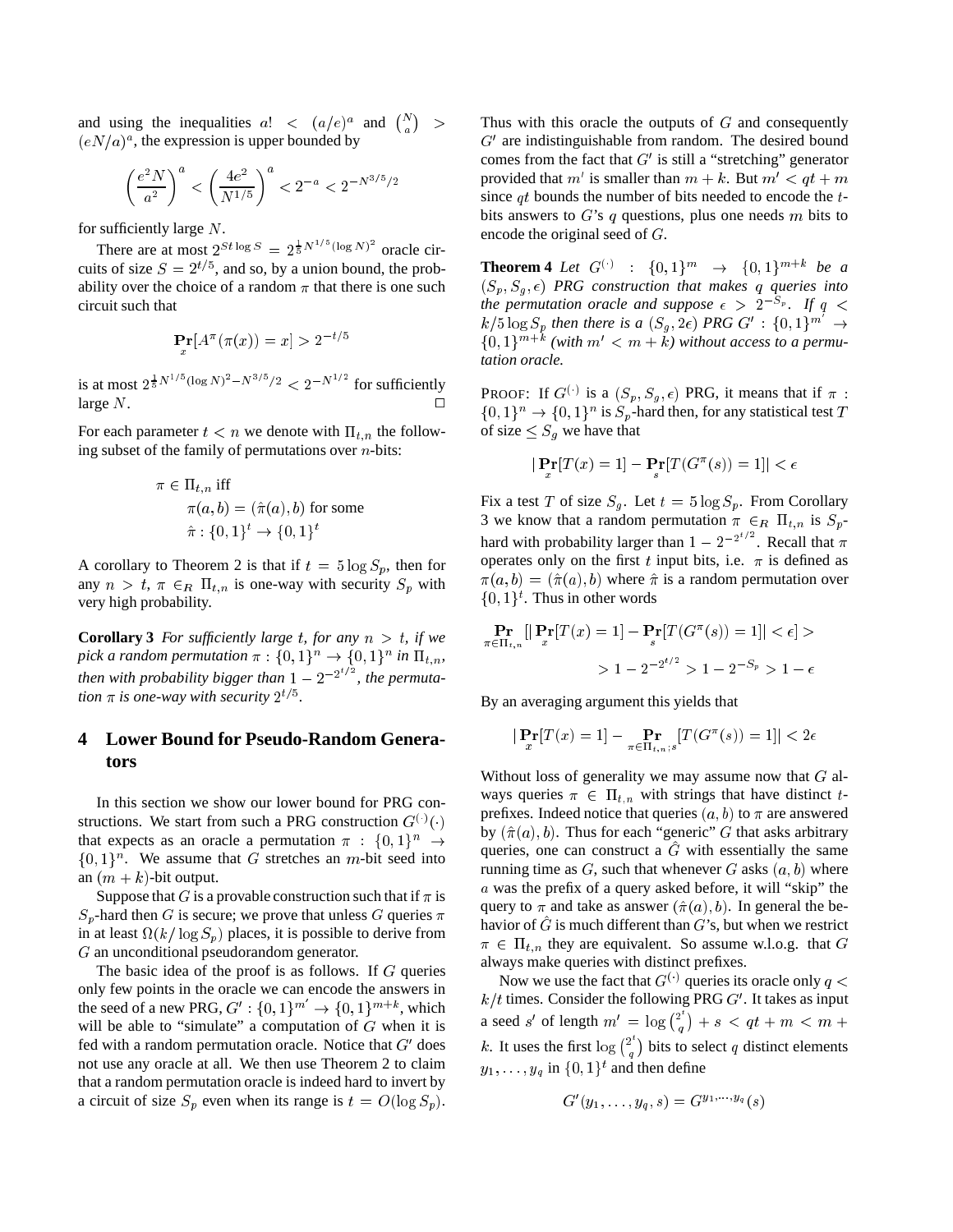where with the notation  $G^{y_1,...,y_q}(s)$  we mean the computation of  $G$  on input  $s$  and when its  $q$  oracle queries are answered using the *t*-prefixes  $y_1, \ldots, y_q$ . More precisely, if the *i*<sup>th</sup> query by G is  $x_i = (a_i, b_i)$  where  $|a_i| = t$ , then G' answers it with  $(y_i, b_i)$  (here is where we use the fact that w.l.o.g all the  $a_i$ 's are distinct).

Clearly the distribution of  $\{G'(s')\}_{s'}$  is identically distributed to  $\{G^{\hat{\pi}}(s)\}_{\hat{\pi} \in P i_{t,n}}$ ; thus:

$$
|\Pr_x[T(x) = 1] - \Pr_{s'}[T(G'(s')) = 1]| < 2\epsilon
$$

which ends the proof.  $\Box$ 

#### **5 Lower Bound for One Way Hash Functions**

In this section we show our lower bound for UOWHF constructions. The proof outline is similar to the one for the case of PRG's. We start from a UOWHF construction  $H^{(+)}($ , ) that expects as an oracle a permutation  $\pi$ :  $\{0,1\}^n \rightarrow \{0,1\}^n$ . We assume that H takes as input a rbit key and compresses  $m + k$ -bit inputs into m-bit outputs.

If the construction makes a number  $q$  of accesses into the permutation such that  $q < k/5 \log S$  (where S is the security of the permutation), then we show that it is possible to derive an unconditionally secure construction of UOWHF.

As in the case of PRG, we observe that  $H$  is unconditionally secure when the permutation  $\pi$  is chosen so that it randomly permutes the first  $5 \log S$  bits of the inputs, while leaving the remaining bits unchanged. We then show that this idealized setting can be realized by putting answers for the q queries into the key (one needs about  $5q \log S$  bits to specify such answers, since only the relevant  $5 \log S$  bits of each answer have to be specified). Furthermore, we put in the *output* of our new hash function the <sup>q</sup> queries (or rather, the first  $5 \log S$  bits of each such query) done during the computation. If  $q < k/5 \log S$  we are still getting a length-decreasing function, and we are able to show that if an adversary can find collision in this new construction, then there is an adversary that finds collisions in the idealized setting, which we know is impossible. So we get an unconditionally secure construction of UOWHF.

**Theorem 5** Let  $H^{(+)}$ :  $\{0,1\}^r \times \{0,1\}^{m+k} \rightarrow \{0,1\}^m$ *be a*  $(S_p, S_h, \epsilon)$  *UOWHF construction that makes q queries into the permutation oracle, suppose*  $\epsilon > 2^{-S_p}$ . If  $q <$  $k/5 \log S_p$  then there is a  $(S_h, 2\epsilon)$  UOWH  $H'$  :  $\{0,1\}^{r'}$   $\times$  $\{0,1\}^{m+k} \rightarrow \{0,1\}^m$  (with  $m' < m+k$ ) without access *to a permutation oracle.*

**PROOF:** If  $H^{(\cdot)}(\cdot, \cdot)$  is  $(S_p, S_h, \epsilon)$ -UOWH, it means that if  $\pi : \{0,1\}^n \rightarrow \{0,1\}^n$  is  $S_p$ -hard then, for any collision finding adversary  $A$  of size  $S_h$  we have that

$$
\Pr_{s,z}[A^{\pi}(z,s,H^{\pi}(s,z)) = z' : z \neq z' \text{ and}
$$

$$
H^{\pi}(s,z) = H^{\pi}(s,z')] \leq \epsilon
$$

Let us define  $t = 5 \log S_p$ . For an element  $x \in \{0, 1\}^n$ , we call the string made up by the first  $t$  bits of  $x$  the  $t$ -prefix of x.

We will now define a stronger notion of collision for H. We say that  $z'$  is a *strong collision* for  $z$  with seed  $s$ and permutation  $\pi$  if  $z' \neq z$ ,  $H^{\pi}(s, z) = H^{\pi}(s, z')$  and the  $t$ -prefixes of the  $q$  queries made during the computation of  $H^{\pi}(s, z)$  are the same as the t-prefixes of the q queries made during the computation of  $H^{\pi}(s, z')$ . Clearly, for any adversary A of size  $\leq S_h$ , and any permutation  $\pi$  of security  $S_p$  we have

$$
\Pr_{s,z}[A^{\pi}(z,s,H^{\pi}(s,z)) = z':
$$

 $z'$  is strong collision for z with respect to s and  $\pi$ ]  $\leq \epsilon$ 

After making a restriction on the definition of success, we now also make a restriction on the class of adversaries: instead of considering an adversary A that can access  $\pi$  arbitrarily, we consider adversaries that do not have oracle access to  $\pi$ , but are given the t-prefixes of the queries and answers during the computation of  $H^{\pi}(s, z)$ . Since such restricted adversaries can be simulated by general adversaries with no overhead, we also have that for every permutation  $\pi$  of security  $S_p$  and every A of size  $\leq S_h$ 

$$
\Pr_{s,z}[A(z,s,H^{\pi}(s,z),x_1,\ldots,x_q,y_1,\ldots,y_q) = z':
$$

z' is strong collision for z with respect to s and  $\pi$ ]  $\leq \epsilon$ 

where  $x_1, \ldots, x_q$  are the *t*-prefixes of the *q* queries made to  $\pi$  during the computation of  $H^{\pi}(s, z)$ , and  $y_1, \ldots, y_q$  are the <sup>t</sup>-prefixes of the respective answers.

Let now A be a fixed circuit of size  $\leq S_h$ , and let us sample a random permutation  $\pi$  from the set  $\Pi_{t,n}$  (which we shorten with  $\Pi$  in the following). With high probability,  $\pi$  is one-way with security  $S_p$  (see Corollary 3), and in fact we have:

$$
\Pr_{\pi \in \Pi}[\Pr_{s,z}[A(z,s,H^{\pi}(s,z),x_1,\ldots,x_q,y_1,\ldots,y_q) = z':z' \text{ is strong collision for } z] > \epsilon ] < \epsilon
$$

which implies

$$
\Pr_{\pi \in \Pi, s, z} [A(z, s, H^{\pi}(s, z), x_1, \dots, x_q, y_1, \dots, y_q) = z' :
$$
  

$$
z' \text{ is strong collision for } z < 2\epsilon
$$

By the same argument in the proof of Theorem 4 we can assume w.l.o.g. that H queries  $\pi$  only on points with distinct <sup>t</sup>-prefixes.

Consider now the hash function:  $H' = \{0,1\}^{r'} \times$  $\{0,1\}^{m+k} \to \{0,1\}^m$  where  $r' = r + qt$  and  $m' = m + qt$ defined as follows<sup>3</sup>:

$$
H'((s, y_1, \ldots, y_q), z) = (H^{y_1, \ldots, y_q}(s, z), x_1, \ldots, x_q)
$$

 $3$ As in the case of the PRG less than qt random bits are actually used to sample q distinct random elements  $y_1 \neq \ldots \neq y_q$  in  $\{0, 1\}^t$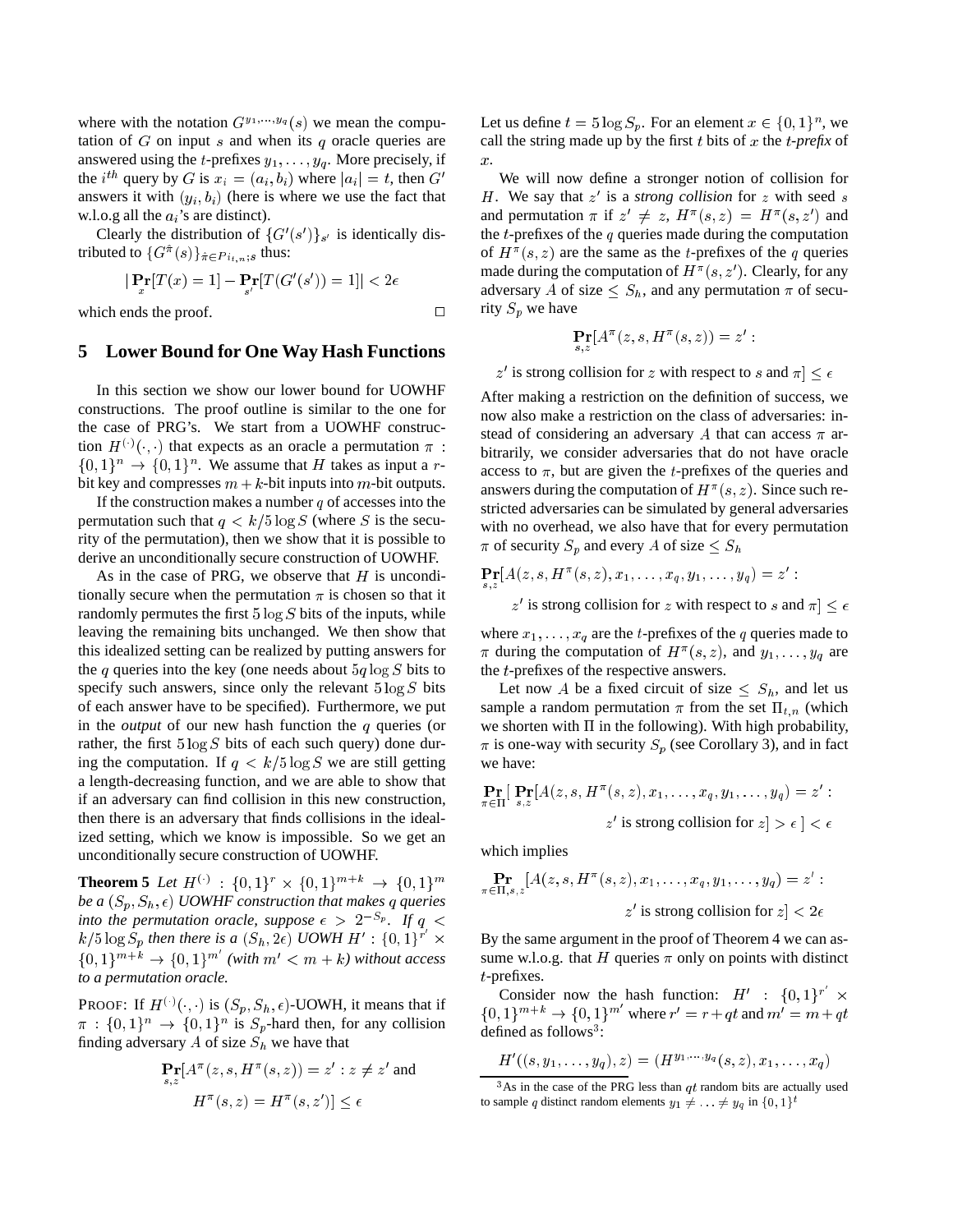where by  $H^{y_1,...,y_q}(s, z)$  we mean the computation of  $H^{(+)}(s, z)$  when the t-prefix of the answer to the *i*-th query is  $y_i$  (and the remaining bits of the answer are equal to the remaining bits of the query); and where we denote by  $x_1, \ldots, x_q$  the *t*-prefixes of the *q* queries made during such computation.

Notice that if  $q \leq k/t$  then  $m' \leq m + k$ , i.e. this is a length-decreasing function. Now clearly for any adversary A of size  $S_h$  we have that

$$
\Pr_{s',x}[A(s', z, H'(s', z)) = z' : z \neq z' \text{ and}
$$

$$
H'(s', z) = H'(s', z')] = \Pr_{\pi \in \Pi, s, z}[
$$

$$
A^{\pi}(z, s, H^{\pi}(s, z), x_1, \dots, x_q, y_1, \dots, y_q) = z' :
$$

$$
z' \text{ is strong collision for } z] < 2\epsilon
$$

which means that H' is  $(S_h, 2\epsilon)$ -UOWH. Notice lastly that  $H'$  does not invoke any oracle.

# **References**

- [BM84] M. Blum and S. Micali. How to generate cryptographically strong sequences of pseudorandom bits. *SIAM Journal on Computing*, 13(4):850–864, 1984. Preliminary version in *Proc. of FOCS'82*.
- [CG00] D. Catalano and R. Gennaro. Trapdoor permutations with lots of hard bits: or efficient secure encryption without random oracle or decisional assumptions. Manuscript, 2000.
- [CS98] R. Cramer and V. Shoup. A practical public key cryptosystem provably secure against adaptive chosen ciphertext attack. In *Proceedings of CRYPTO'98*, pages 13–25. LNCS 1462, 1998.
- [DH78] W. Diffie and M. Hellman. New directions in cryptography. *IEEE Transactions on Information Theory*, IT-22(6), 1978.
- [GGM86] O. Goldreich, S. Goldwasser, and S. Micali. How to construct random functions. *Journal of the ACM*, 33(4):792–807, 1986.
- [GL89] O. Goldreich and L. Levin. A hard-core predicate for all one-way functions. In *Proceedings of the 21st ACM Symposium on Theory of Computing*, pages 25–32, 1989.
- [GMW91] O. Goldreich, S. Micali, and A. Wigderson. Proofs that yield nothing but their validity. *Journal of the ACM*, 38(3), 1991.
- [Gol95] O. Goldreich. Foundations of cryptography fragments of a book. Unpublished Monograph, 1995.
- [HILL99] J. Hastad, R. Impagliazzo, L. Levin, and M. Luby. A pseudorandom generator from any one-way function. *SIAM Journal on Computing*, 28(4):1364–1396, 1999.
- [HSS93] J. Håstad, A. Schrift, and A. Shamir. The discrete logarithm modulo a composite hides  $O(n)$ bits. *Journal of Computer and System Sciences*, 47:376–404, 1993.
- [Imp96] R. Impagliazzo. Very strong one-way functions and pseudo-random generators exist relative to a random oracle. Manuscript, 1996.
- [IR89] R. Impagliazzo and S. Rudich. Limits on the provable consequences of one-way permutations. In *Proceedings of the 21st ACM Symposium on Theory of Computing*, pages 44–61, 1989.
- [KSS00] J. Kahn, M. Saks, and C. Smyth. A dual version of Reimer's inequality and a proof of rudich's conjecture. In *Proceedings of the 15th IEEE Conference on Computational Complexity*, 2000.
- [KST99] J.H. Kim, D.R. Simon, and P. Tetali. Limits on the efficiency of one-way permutations-based hash functions. In *Proceedings of the 40th IEEE Symposium on Foundations of Computer Science*, pages 535–542, 1999.
- [Nao91] M. Naor. Bit commitment using pseudorandomness. *Journal of Cryptology*, 4(2):151–158, 1991.
- [NY89] M. Naor and M. Yung. Universal hash functions and their cryptographic applications. In *Proceedings of the 21st ACM Symposium on Theory of Computing*, 1989.
- [Rom90] J. Rompel. One-way functions are necessary and sufficient for digital signatures. In *Proceedings of the 22nd ACM Symposium on Theory of Computing*, 1990.
- [Rud88] S. Rudich. *Limits on the provable consequences of one-way functions*. PhD thesis, University of California at Berkeley, 1988.
- [Rud91] S. Rudich. The use of interaction in public cryptosystems. In *Proceedings of CRYPTO'91*, pages 242–251, 1991.